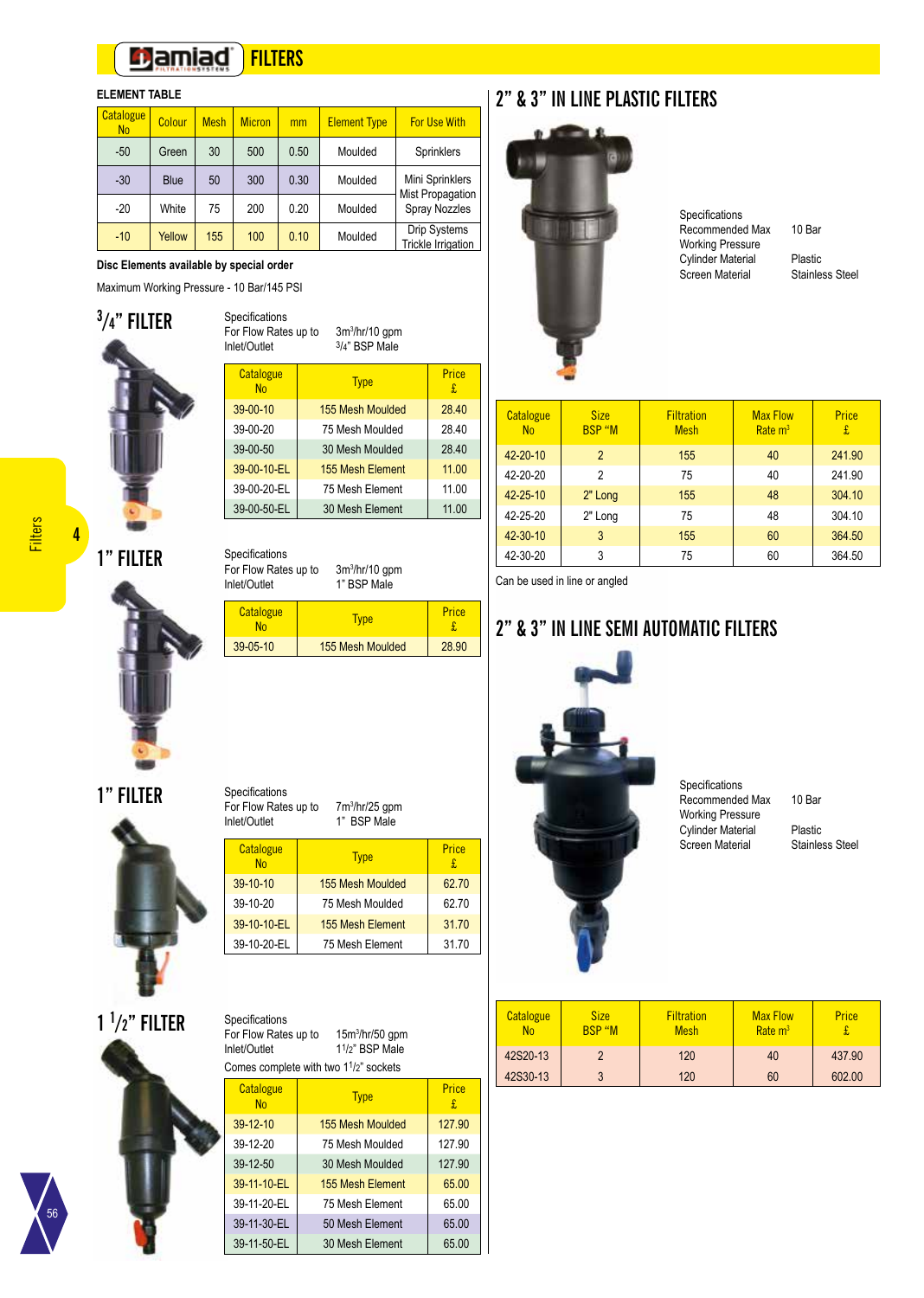#### **Damiad FILTERS**

- Rated to 8 Bar (115 psi) working pressure
- Flow rate up to 25m<sup>3</sup>/h
- Filtration degrees: 130 micron



**1 1 /2" FILTER**

**2" FILTER**

**1" FILTER**

| Catalogue<br>No | <b>Type</b>      | <b>Max</b><br><b>Flow</b><br>Rate <sub>m<sup>3</sup></sub> | Price |
|-----------------|------------------|------------------------------------------------------------|-------|
| 39T00-13        | 120 Mesh Moulded |                                                            | 9.90  |
|                 |                  |                                                            |       |

**Type** 

**Type** 

39T12-13 120 Mesh Moulded 15 61.60

39T10-13 120 Mesh Moulded 7 10.80

**Max Flow** Rate m<sup>3</sup>

Max **Flow** Rate m<sup>3</sup>

> **Max Flow**

Price £

Catalogue<br>No

Catalogue<br>No

**Catalogue** 



Price £

Price £

Price £

**3 /4" TO 2" IN LINE PLASTIC FILTERS**



# **3 /4" FILTER**

Specifications

| Catalogue<br>No | Type     | <b>Max</b><br><b>Flow</b><br>Rate <sub>m<sup>3</sup></sub> | Price<br>£. |
|-----------------|----------|------------------------------------------------------------|-------------|
| 41-07-10        | 155 Mesh | 5                                                          | 8.00        |
| 41-07-30        | 50 Mesh  | 5                                                          | 8.00        |

## **1" FILTER**

| Catalogue<br>No | Type     | <b>Max</b><br><b>Flow</b><br>Rate <sub>m<sup>3</sup></sub> | Price<br>£. |
|-----------------|----------|------------------------------------------------------------|-------------|
| 41-10-10        | 155 Mesh | 5                                                          | 10.00       |
| 41-10-30        | 50 Mesh  | 5                                                          | 10.00       |

## **ELEMENTS FOR 3/4" AND 1"**

| Catalogue<br><b>No</b> | Type     | <b>Max</b><br><b>Flow</b><br>Rate <sub>m<sup>3</sup></sub> | Price<br>£ |
|------------------------|----------|------------------------------------------------------------|------------|
| 41-07E10               | 155 Mesh | 5                                                          | 4.50       |
| 41-07E30               | 50 Mesh  | 5                                                          | 4.50       |

**4**

# **1 1 /2" FILTER**

| Catalogue<br><b>No</b> | <b>Type</b>      | <b>Max</b><br><b>Flow</b><br>Rate $m3$ | Price<br>£ |
|------------------------|------------------|----------------------------------------|------------|
| $41 - 15 - 10$         | 155 Mesh         | 10                                     | 15.00      |
| 41-15-30               | 50 Mesh          | 10                                     | 15.00      |
| 41-15E10               | 155 Mesh Element |                                        | 8.00       |
| 41-15E30               | 50 Mesh Element  |                                        | 8.00       |

**2" FILTER**

| Catalogue<br><b>No</b> | <b>Type</b>      | <b>Max</b><br><b>Flow</b><br>$Rate \ m^3$ | Price<br>£ |
|------------------------|------------------|-------------------------------------------|------------|
| 41-20-10               | 155 Mesh         | 10                                        | 38.00      |
| 41-20-30               | 50 Mesh          | 10                                        | 38.00      |
| 41-20E10               | 155 Mesh Element |                                           | 15.00      |
| 41-20E30               | 50 Mesh Element  |                                           | 15.00      |

## **FLUSHING VALVES FOR THE ABOVE FILTERS ARE AVAILABLE**

| Catalogue<br>No | For              | Price |
|-----------------|------------------|-------|
| 18-10-16        | $3/4$ " & 1"     | 0.88  |
| $18 - 11 - 16$  | $11/p$ " & $2$ " | 0.89  |



| <u><i><b>Glaidgue</b></i></u><br>N <sub>0</sub> | <b>Type</b>      | <b>Flow</b><br>Rate <sub>m<sup>3</sup></sub>               | <b>LIICE</b><br>£ |
|-------------------------------------------------|------------------|------------------------------------------------------------|-------------------|
| 39T25-13                                        | 120 Mesh Moulded | 25                                                         | 120.40            |
|                                                 |                  |                                                            |                   |
|                                                 |                  |                                                            |                   |
|                                                 |                  |                                                            |                   |
|                                                 |                  |                                                            |                   |
|                                                 |                  |                                                            |                   |
| Catalogue<br>N <sub>0</sub>                     | <b>Type</b>      | <b>Max</b><br><b>Flow</b><br>Rate <sub>m<sup>3</sup></sub> | Price<br>£        |

| <b>3" FILTER</b> | Catalogue<br>N <sub>0</sub> | <b>Type</b> |
|------------------|-----------------------------|-------------|
|                  | 39T30-13                    | 120 Mesh M  |
|                  |                             |             |

| 39T30-13    120 Mesh Moulded    50    222.10 |  |  |
|----------------------------------------------|--|--|
|                                              |  |  |
|                                              |  |  |
|                                              |  |  |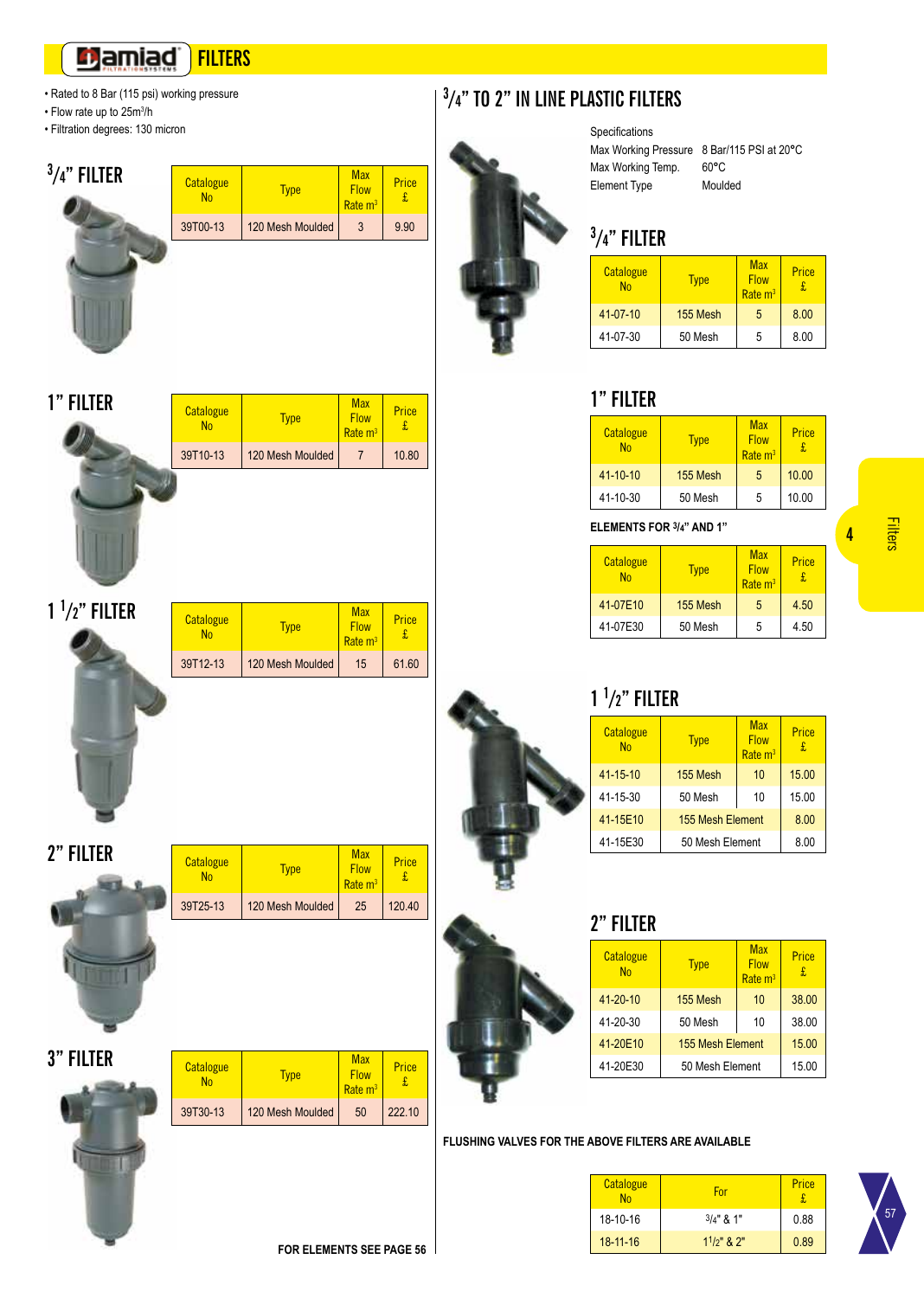SS Mesh on PVC

#### 8 Bar **SPECIFICATIONS ALL SCREEN FILTERS**

 $D D t$ 

Max Work Pressure Element

## **2" & 3" METAL FILTERS**



| <b>2" SPECIFICATIONS</b><br>Flow Rate up to<br>Inlet/Outlet |                    |            |
|-------------------------------------------------------------|--------------------|------------|
| Catalogue<br><b>No</b>                                      | <b>Description</b> | Price<br>£ |
| 43-12-10                                                    | 155 Mesh           | 328.10     |
| 43-12-22                                                    | 60 Mesh            | 328.10     |
| 43-12-10-EL                                                 | 155 Mesh Element   | 81.10      |
| 43-12-22-EL                                                 | 60 Mesh Element    | 81.10      |

#### Flow Rate up to **3" SPECIFICATIONS**

Inlet/Outlet

 $40 \text{ m}^3\text{/hr}$ 3" BSP Female

| Catalogue<br><b>No</b> | <b>Description</b> | Price<br>£ |
|------------------------|--------------------|------------|
| 43-13-10               | 155 Mesh           | 402.30     |
| 43-13-22               | 60 Mesh            | 402.30     |
| 43-13-10-EL            | 155 Mesh Element   | 144.40     |
| 43-13-22-EL            | 60 Mesh Element    | 144.40     |



 $30 \text{ m}^3/\text{hr}$ 2" BSP Female **NEW**

| <b>Catalogue</b><br>N <sub>Ω</sub> | <b>Description</b> | Price  |
|------------------------------------|--------------------|--------|
| 43-22-10                           | 155 Mesh           | 295.00 |
|                                    |                    |        |

**3" SPECIFICATIONS** 

Flow Rate up to Inlet/Outlet

| Catalogue<br>N <sub>Ω</sub> | <b>Description</b> | Price  |
|-----------------------------|--------------------|--------|
| 43-23-10                    | 155 Mesh           | 359.00 |
|                             |                    |        |

 $38 \text{ m}^3/\text{hr}$ 3" BSP Female

 7-25 m<sup>3</sup> /hr 2" BSP Female

talogue Description Price

43-82-10 | 155 Mesh | 909.30 43-82-10-EL 155 Mesh Element 192.50

1 1/2" BSP Female

£

## **2" & 3" AUTOMATIC SELF-FLUSHING FILTERS**

For Flow Rates Inlet/Outlet

**Catalogue** 

Flushing Valve Outlet

**SPECIFICATIONS** 

**2" SPECIFICATIONS** 

| nlet/Outlet     |                    |             |
|-----------------|--------------------|-------------|
| Catalogue<br>No | <b>Description</b> | Price<br>£. |
| 43-83-10        | 155 Mesh           | 1,097.20    |
| 43-83-10-EL     | 155 Mesh Element   | 219.50      |

# **METAL FILTERS SAND FILTERS**



These series 4 sand filters have been used successfully where deep and fine filtration of algae contaminated water is required especially with reservoirs and open tanks.

The sand filters are supplied with a 0.25mm oven dried, electrostatic epoxy coating so as to be corrosion resistant.

| Catalogue<br>N <sub>0</sub> | <b>Height</b><br>in cm | Cylinder<br><b>Diameter</b><br>in cm | Inlet/Outlet<br><b>BSP</b> "F | Max.<br>Recommended<br><b>Flow Rate</b><br>$m^3/hr$ | Price<br>£ |
|-----------------------------|------------------------|--------------------------------------|-------------------------------|-----------------------------------------------------|------------|
| 45-00-10                    | 115                    | 30                                   | 1                             | 6                                                   | 507.40     |
| 45-00-15                    | 115                    | 39                                   | 11/2                          | 9                                                   | 568.50     |
| 45-00-20                    | 125                    | 54                                   | $\overline{2}$                | 15                                                  | 649.50     |
| 45-00-30                    | 137                    | 54                                   | 3                             | 20                                                  | 906.50     |
| 45-00-22                    | 135                    | 61                                   | 2                             | 28                                                  | 898.50     |
| 45-00-32                    | 135                    | 61                                   | 3                             | 30                                                  | 925.40     |

#### **GRAVEL FOR SAND FILTERS**

| <b>Catalogue</b> | Quantity of gravel required according to diam. |      |       |                   | Price £          |
|------------------|------------------------------------------------|------|-------|-------------------|------------------|
| Nο               | 30cm                                           | 39cm | 54cm  | 61cm              | $ per 25kg $ Bag |
| 45-00-FZ         | 60kg                                           | 90kg | 120kg | 210 <sub>kg</sub> | 8.50             |

## **SAND FILTER ARRAYS**

| <b>Catalogue</b> | Type        | lnlet/           | Flow Rate $m^3$ /hr |            | Price    |
|------------------|-------------|------------------|---------------------|------------|----------|
| N <sub>0</sub>   | in cm       | <b>Outlet</b>    | Average             | <b>Max</b> | £        |
| 45-20-10B        | 39cm Single | 2"M x 2"F        | 10                  | 14         | 2,656.60 |
| 45-20-20B        | 61cm Single | $2"M \times 2"F$ | 20                  | 28         | 3,513.30 |
| 45-20-40B        | 61cm Double | 3" Flanged       | 40                  | 60         | 5,906.90 |



TYPE C MOBILE ARRAYS come complete with sand filters, a screen filter as a backup and control filter, flushing valves and electronic controller. They come completely assembled and mounted on a steel pallet which can be moved to different locations.

| <b>Catalogue</b> | <b>Type</b>              | lnlet/     | Flow Rate $m^3$ /hr |            | Price    |
|------------------|--------------------------|------------|---------------------|------------|----------|
| N <sub>0</sub>   | $\overline{\text{m}}$ cm | Outlet     | Average             | <b>Max</b> |          |
| 45-20-40C        | 61cm Double              | 3" Flanged | 40                  | 60         | 7,356.00 |
| 45-20-60C        | 61cm Triple              | 4" Flanged | 60                  | 84         | 8,330.00 |

**STANDARD CONTROLLER DC, AC ALSO AVAILABLE**

**4**



58

Inlet/Outlet

| <b>3" SPECIFICATIONS</b><br>14-40 $m^3$ /hr<br>For Flow Rates<br>3" BSP Female<br>Inlet/Outlet |                        |                                    |            |
|------------------------------------------------------------------------------------------------|------------------------|------------------------------------|------------|
|                                                                                                | Catalogue<br><b>No</b> | <b>Description</b>                 | Price<br>£ |
|                                                                                                | 43-83-10               | 155 Mesh                           | 1.097.     |
|                                                                                                | 02.40E                 | $A \cap F$ March $\Gamma$ landroid |            |